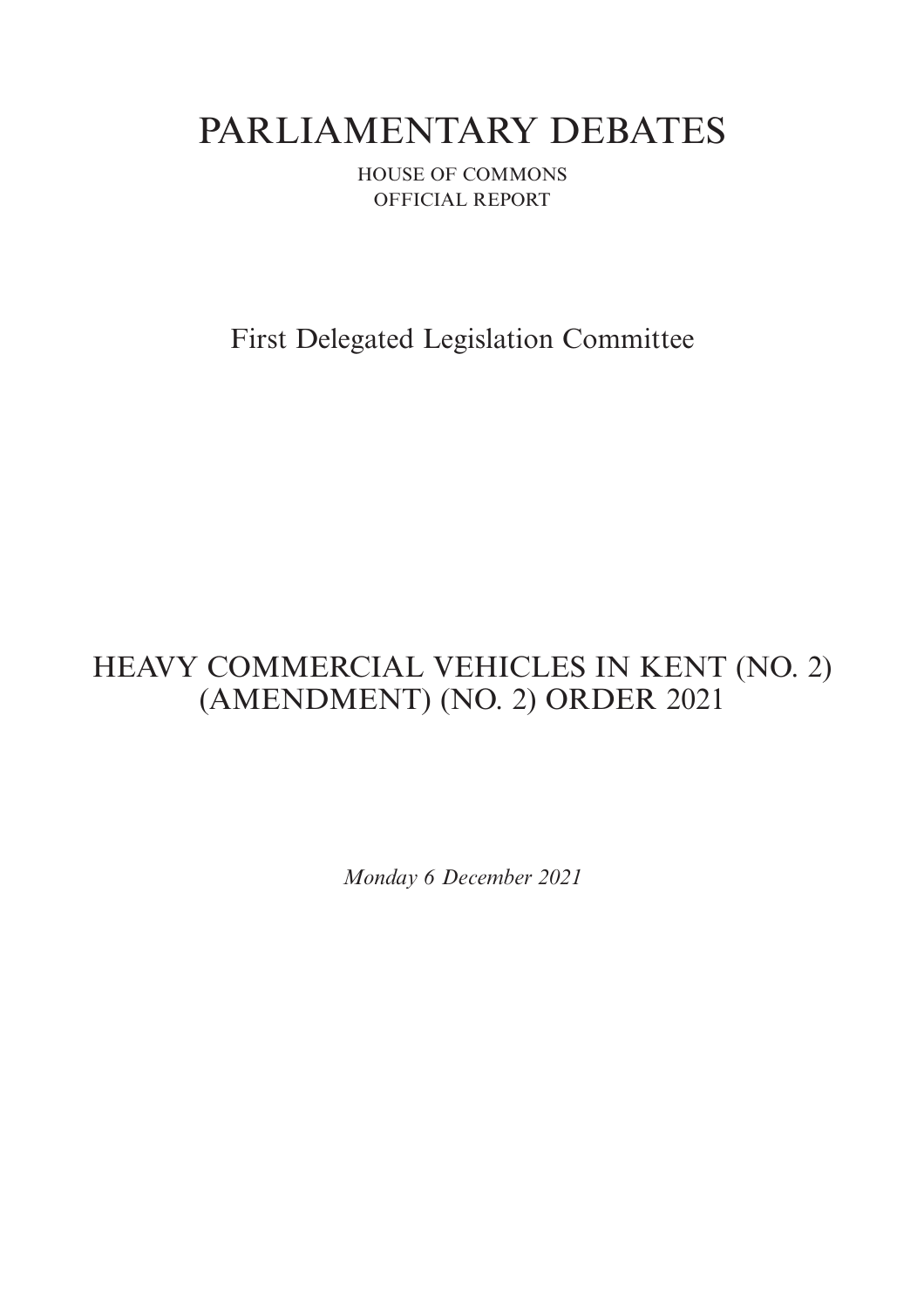No proofs can be supplied. Corrections that Members suggest for the final version of the report should be clearly marked in a copy of the report—not telephoned—and must be received in the Editor's Room, House of Commons,

**not later than**

**Friday 10 December 2021**

© Parliamentary Copyright House of Commons 2021 *This publication may be reproduced under the terms of the Open Parliament licence, which is published at www.parliament.uk/site-information/copyright/.*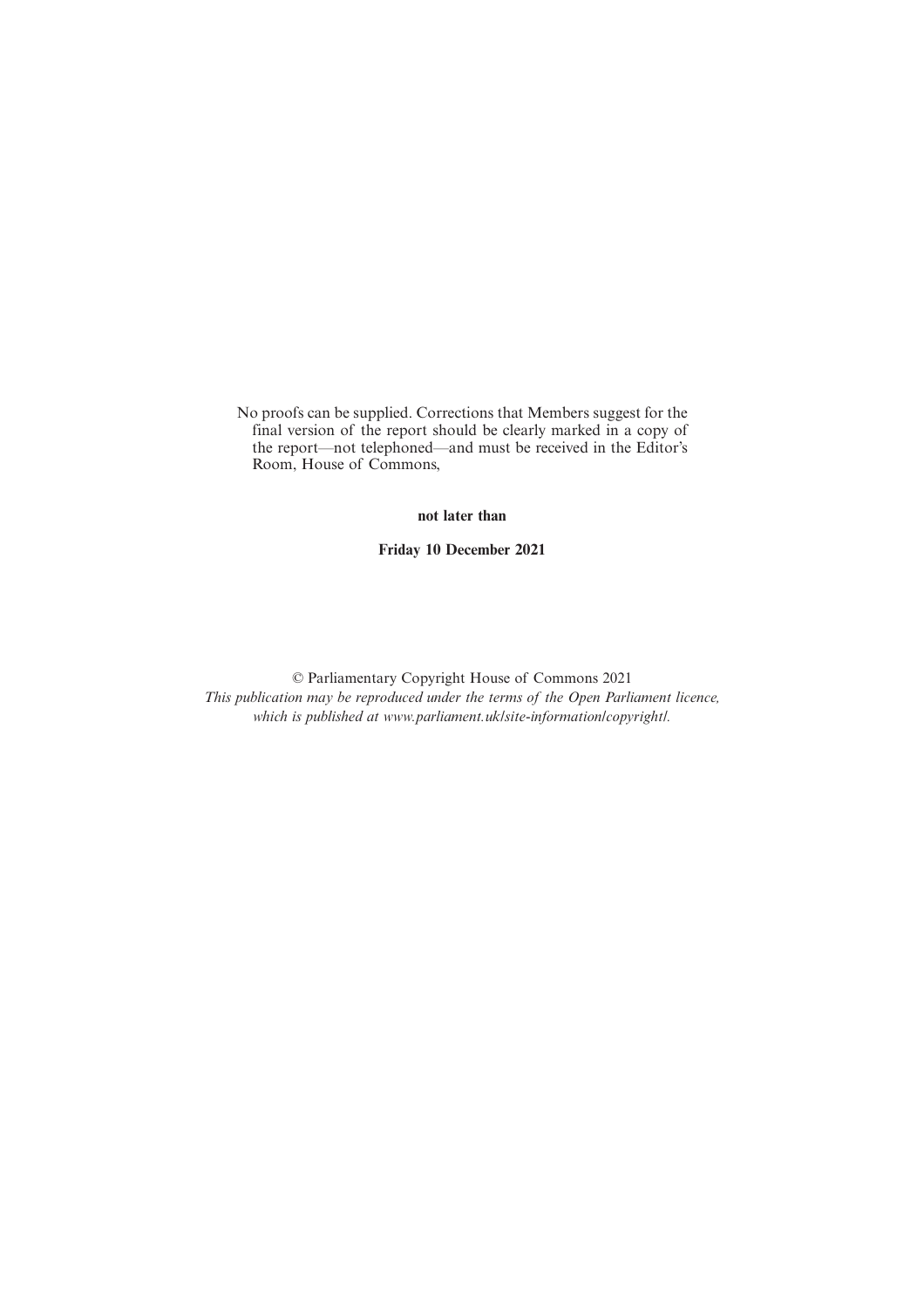#### **The Committee consisted of the following Members:**

*Chair:* YVONNE FOVARGUE

- † Courts, Robert *(Parliamentary Under-Secretary of State for Transport)*
- † Crouch, Tracey *(Chatham and Aylesford)* (Con)
- Efford, Clive *(Eltham)* (Lab)
- Gardiner, Barry *(Brent North)* (Lab)
- † Grayling, Chris *(Epsom and Ewell)* (Con)
- † Green, Damian *(Ashford)* (Con)
- † Greenwood, Lilian *(Nottingham South)* (Lab) † Henderson, Gordon *(Sittingbourne and Sheppey)*
- (Con)
- † McKinnell, Catherine *(Newcastle upon Tyne North)* (Lab)
- † Mackinlay, Craig *(South Thanet)* (Con)
- McDonagh, Siobhain *(Mitcham and Morden)* (Lab) † Newlands, Gavin *(Paisley and Renfrewshire North)* (SNP)
- † Saxby, Selaine *(North Devon)* (Con)
- † Solloway, Amanda *(Lord Commissioner of Her Majesty's Treasury)*
- † Spencer, Dr Ben *(Runnymede and Weybridge)* (Con)
- † Tarry, Sam *(Ilford South)* (Lab)
- † Tugendhat, Tom *(Tonbridge and Malling)* (Con)

Liam Laurence Smyth, *Committee Clerk*

**† attended the Committee**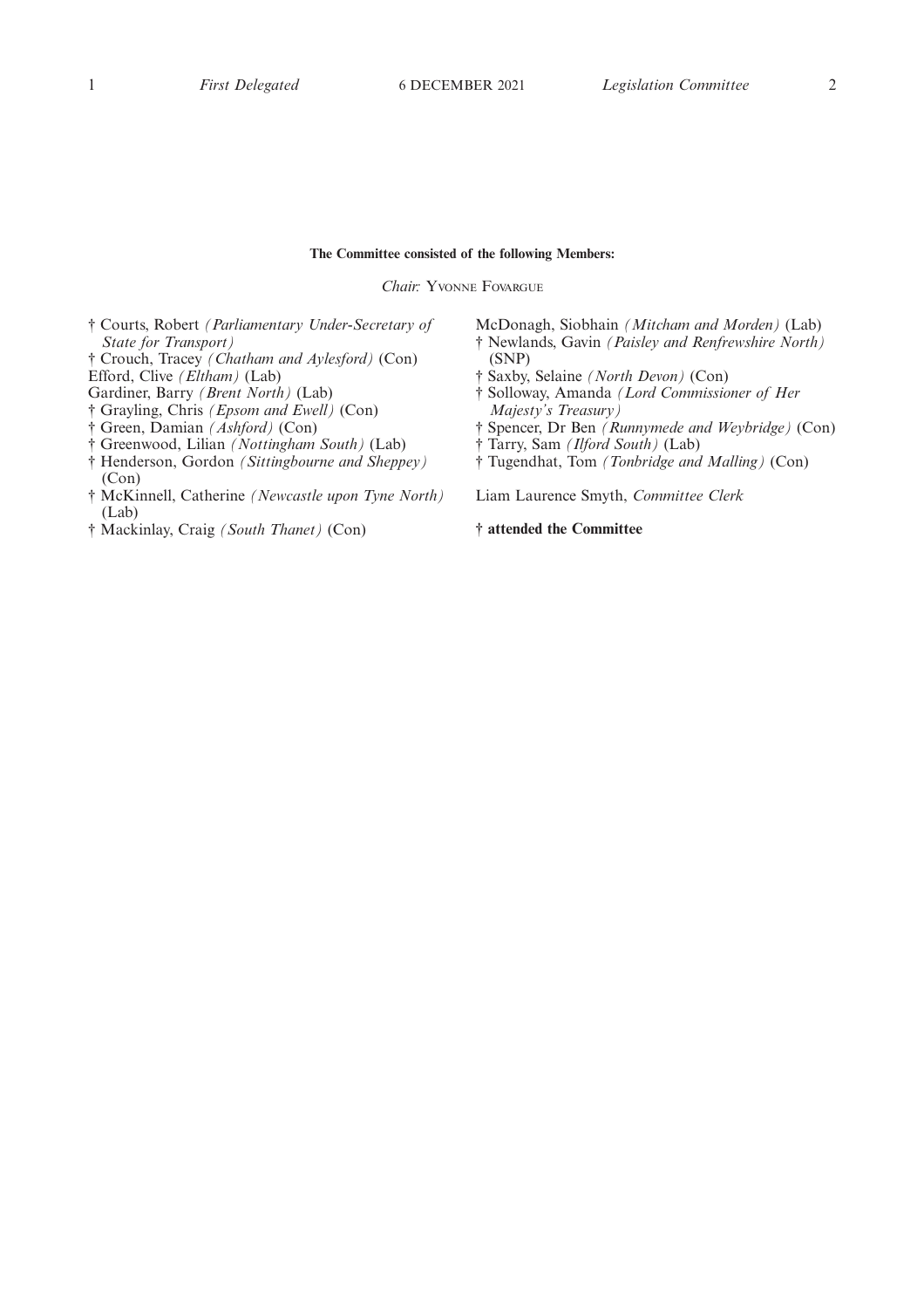### First Delegated Legislation Committee

*Monday 6 December 2021*

[YVONNE FOVARGUE *in the Chair*]

#### **Heavy Commercial Vehicles in Kent (No. 2) (Amendment) (No. 2) Order 2021**

#### 4.30 pm

**The Chair:** Before we begin, I remind Members to observe social distancing. I also remind them that Mr Speaker has stated that masks should be worn in Committee. *Hansard* colleagues would be most grateful if Members could send their speaking notes by email to hansardnotes@parliament.uk.

#### **The Parliamentary Under-Secretary of State for Transport (Robert Courts):** I beg to move,

That the Committee has considered the Heavy Commercial Vehicles in Kent (No. 2) (Amendment) (No. 2) Order 2021 (S.I. 2021, No. 0000).

It is a pleasure to serve under your chairmanship this afternoon, Ms Fovargue. May I start by apologising to the House for having to bring this legislation back? On 20 October, a Committee considered three statutory instruments on heavy commercial goods vehicles. Today's order relates to the second of them. This legislation underpins what is known as Operation Brock, which is the multi-agency response to cross-channel travel disruption. I very much regret to inform everyone that an error occurred in the drafting of the legislation as passed. It is a technical definition that requires correction.

Paragraph 2.7 of the explanatory memorandum explains what has taken place: the amendment to the definition  $\alpha$ f

"the relevant class of road"

was not made correctly. We seek to amend this.

If members of the Committee would like to understand the issue in more detail, they may turn to article 2(2) of the order. The words between "means all" and "other than" were omitted in the law as passed and we need to insert them. I apologise unreservedly for this. One of the Government's lawyers had a personal emergency at a crucial time of the legislation and a version of the legislation was passed that contains this error. It ought not to have happened. We are reviewing procedures to make sure that it does not happen again, but I wanted to start by being entirely frank and honest to the Committee about what has taken place and saying that we need to put it right.

The Under-Secretary of State for Transport, my hon. Friend the Member for Copeland (Trudy Harrison) took the three statutory instruments through on 20 October. This legislation was first put in place in 2019 as preparation for a no-deal departure from the European Union. It has been amended on a number of occasions since then. Operation Brock, as the Committee will know, is an alternative to Operation Stack. It allows trucks on cross-channel journeys to be queued on the coast-bound carriageway of the M20 between junctions 8 and 9 when there is serious disruption at the ports, as hon. Members who represent that part of the world will be well aware. The contraflow on the London-bound carriageway keeps the M20 open to other traffic in both directions, with access to the junctions.

As I say, the error that has occurred is in the second of the three orders, the Heavy Commercial Vehicles in Kent (No. 2) (Amendment) Order 2021, which amended the original Heavy Commercial Vehicles in Kent (No. 2) Order 2019. When Operation Brock is active, the 2019 order restricts cross-channel heavy commercial vehicles from using local roads in Kent, other than those that are on the approved Operation Brock routes. The error that has been introduced is to the definition of the roads, which can be found in article 2(2) of the order before us. The error does not prevent the Kent Resilience Forum from initiating Operation Brock. Indeed, it has not been necessary to implement it in the relatively short period since the legislation was made, but the error would affect the extent of the enforcement powers that the police would have to use against heavy goods vehicles using specific roads to avoid the Brock queue.

In short, the police need powers to stop lorries rat running in order to avoid the routes they are meant to be taking. If the Committee is minded to approve this change, we will put right the error in the legislation. Again, I apologise for the mistake and that further legislation has been necessary. Operation Brock is an essential part of traffic management to mitigate any disruption of the short straits, and correcting the mistake will ensure that the legislation works as intended, and as the Committee that approved it on 20 October intended.

#### 4.35 pm

**Sam Tarry** (Ilford South) (Lab): It is an honour to serve under you for the first time, Ms Fovargue. I thank the Minister for his frankness and honesty on this technical error. It would be remiss of me not to touch briefly on the impact that the profound shortage of drivers is having on the haulage sector, and all the organisations and companies that rely on it. It has been exacerbated by long-standing Government inaction and incompetence on this issue. The knock-on effect of the crisis will be more chaos in our supply chains, inevitably leading to more disruption ahead of Christmas, which is such a crucial period for our whole economy.

The SI is obviously just a technical tweak to ensure that we have the right legislation. It demonstrates an inability to establish reliable contingency measures that would helpfully avoid some of the chaos that we have seen for hauliers and local residents in that part of Kent. Although commercial flows in and out of the country should face minimal disruption, we cannot keep relying on short-term emergency measures. I will not reiterate all the points made by my hon. Friend the Member for Bristol East (Kerry McCarthy) on the previous Committee, but it is clear that there needs to be a longer-term solution to this crisis, not just a reliance on emergency provisions. She said that there should be an effort to ensure

"efficient operations at borders, close co-operation with the European Union and working with industry and local communities to identify ways to minimise the disruption."—[*Official Report, Fourth Delegated Legislation Committee,* 20 October 2021; c. 6.]

That is something that I think everyone in this House could agree on.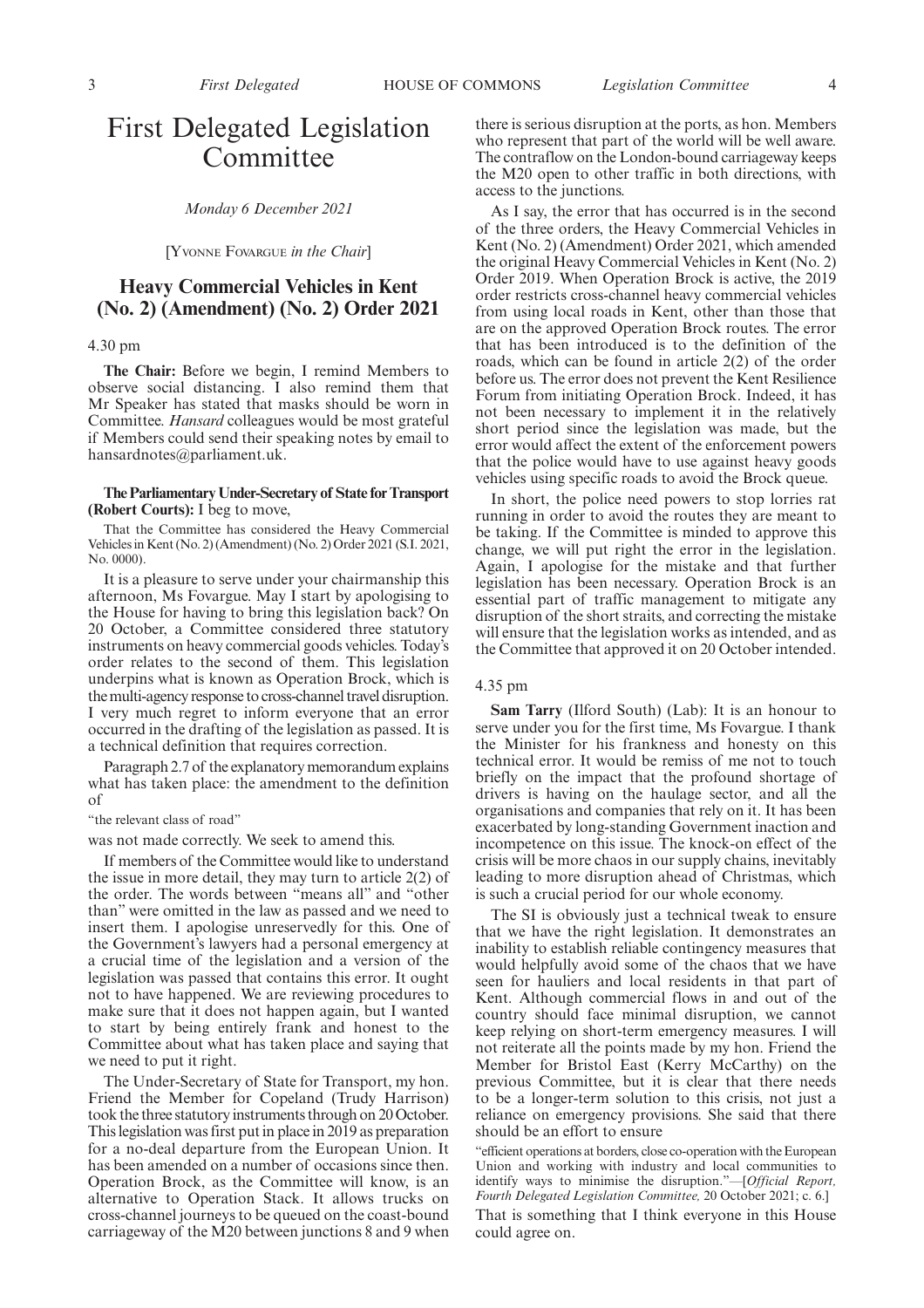The provisions are deeply unpopular in Kent. They can be quite short term, and are costing taxpayers an awful lot of money. We will not oppose today's measure, because it is just a technical tweak, but I am glad to have put those points about Government action on the record.

#### 4.37 pm

**Damian Green** (Ashford) (Con): I will briefly make three points. First, the Minister said that Operation Brock was an alternative to Operation Stack; I would much prefer to hear him use the language that it is a replacement for Operation Stack. Operation Brock is an inconvenience in Kent. Operation Stack was a disaster for my constituents and many others in Kent, so I hope that that was merely a linguistic slip.

Two other points arise from the SI. The first is that, as the Minister said, the Government have not had to use Operation Brock since we last passed a similar, though deficient, SI. Therefore I repeat my plea that the signage on motorways, and in particular on local roads, be improved so that lorries are not encouraged by their often old-fashioned sat-nav to go through villages to reach such things as the inland border facility in Sevington in my constituency, which continues to cause distress to those who live in those villages and to my constituents.

My final point, which again I hope the Minister will take away and encourage his officials to look at, is that one benefit of keeping lorries off local roads, and of the new lorry park that was opened in my constituency on Friday by his ministerial colleague, the noble Baroness Vere, is that there is now no excuse for lorries to park overnight in either residential areas or business parks in the area, where they have been wont to park recently, claiming that there are not enough parking spaces. Kent County Council used to have enforcement powers generally across the area against those lorries, but those powers have lapsed. I strongly urge the Department to consider reintroducing them, because that would complete the circle and allow my constituents and others to feel safe from having lorries parked inappropriately in their residential or business areas overnight.

#### 4.39 pm

**Gavin Newlands** (Paisley and Renfrewshire North) (SNP): It is a pleasure to serve under your chairship, Ms Fovargue. I will not detain the Committee for long. I will reiterate a couple of points that the hon. Member for Ilford South, my former colleague on the Transport Committee made, and make one other. He touched on the driver shortage. We are all well aware that there was a driver shortage of circa 100,000. The Office for National Statistics suggests that around 16,000 fewer EU nationals are here as drivers. Sadly, we are all getting used to the grim reality of empty shelves in our shops. I would love to detain the Committee by going on about how Brexit has ruined things and why independence for Scotland is obviously the only solution for us, just to hear the groans from the Government Benches, but I will not.

The Transport Committee is looking at this issue at the moment. Having ignored the warning signs from industry and from the Opposition for many years, just when do the Government plan to get our supply chains moving again and keep them moving? We have looked at how the industry attracts and retains drivers; at pay and conditions, which was have seen an uptick in; at the lack of appropriate facilities; and at road safety. Full import controls are planned over the next few months, including checks on sanitary and phytosanitary goods, which were due to come in in October but will now come in in January. Export health certificates were due to come in a couple of months ago and will now be introduced in July.

We need to see much more robust arrangements, not least for the drivers, who face pretty hellish conditions. They have been forced to accept handouts from kindhearted volunteers over fences or even lowered down from bridges. I would like the Minister to explain what the Government plans are to improve that situation and to ensure there are contingencies in place should those plans fall through.

#### 4.41 pm

**Craig Mackinlay** (South Thanet) (Con): I have a couple of points, mostly to reiterate what my right hon. Friend the Member for Ashford said.

A couple of years ago, the Government allowed the use of map data from Ordnance Survey to be made available to the mapping software that underpins many GPS systems. We had a particular problem in Sandwich some years ago, which was always deemed to be the quickest route when lorry drivers, particularly foreign ones, were using free Google-type map data. At times it looked like going through the middle of Sandwich was the easiest route. I am pleased to report that there seems to have been an improvement on that, and we are not seeing that issue like we used to.

I understand that the purpose of the draft order is just to put right what should not have been wrong in the first place, but in easy language, does this permit the police and other authorities in the case of Operation Brock to use their powers to stop what might be called rat running? Could they force or cajole—I suppose force, as it has a statutory basis—traffic moving through Kent just to those roads so specified? That would be helpful. That is how I understood it, but I have not tried to interleave this order with the existing statutory instruments that it replaces.

#### 4.43 pm

**Robert Courts:** I thank all hon. Members for their points, which I will take one at a time. The hon. Members for Ilford South and for Paisley and Renfrewshire North both made points about HGV drivers. I will not go into great detail because it is slightly off topic, but I would point out that the Government have taken decisive action on that. The Department for Transport alone has taken 30 measures and they are having an effect already. We have taken decisive action and we are seeing those measures take effect.

These are contingency measures, but working closely with local authorities, Kent Resilience Forum and those at the borders to make sure we have a smooth flow is what we do on a day-to-day, monthly and ongoing basis. These are contingency measures, because sometimes events take place that are outside the control of any of us. A good example is covid and the covid measures. It is important that we are able to ensure the smooth flow of traffic and to protect the people of Kent and their quality of life at the same time.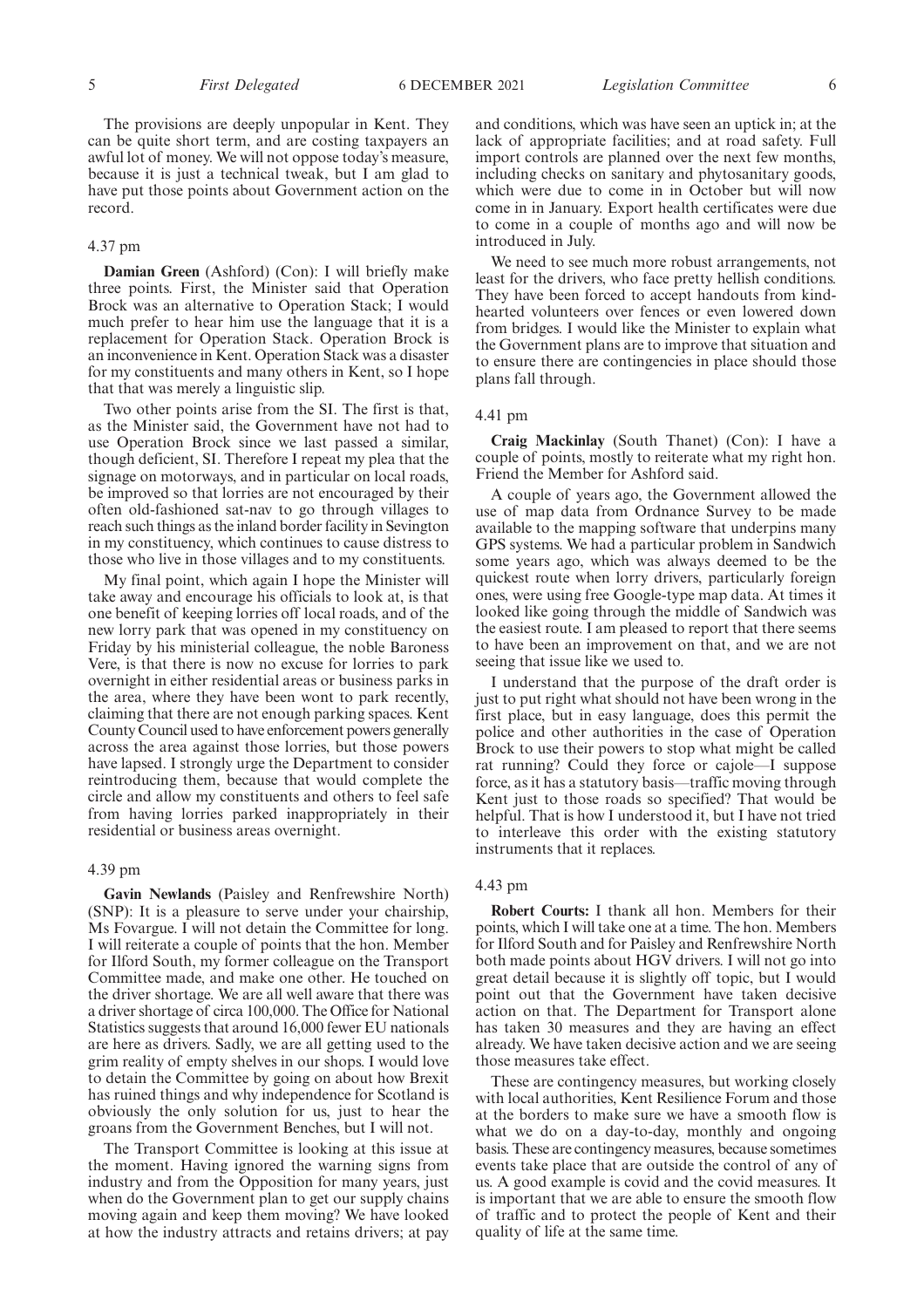#### *[Robert Courts]*

My hon. Friend the Member for South Thanet asked about the powers that are available. A £300 fine is available to the police if drivers do not use the intended roads. That is, in essence, what we are putting right today—ensuring that they have those powers. That is why the roads are specified in the definitions I pointed to in my earlier remarks.

My right hon. Friend the Member for Ashford asked about the use of the word "replacement". He is quite right; I said "alternative" and he asked me to use "replacement". These measures do replace Operation Stack, and he is quite right to ensure that we have clarity on that. He also asked me to take away the points about making sure that signage is adequate. I will take that away and talk with the noble Baroness Vere, as I will his point about overnight parking to ensure that his residents are protected. I will go away and have those conversations and report back to him.

I think I have covered all the points made by right hon. and hon. Members. I reiterate my apologies for having to trouble members of the Committee with this statutory instrument, but I hope they will join me in supporting it.

*Question put and agreed to.*

4.45 pm

*Committee rose.*